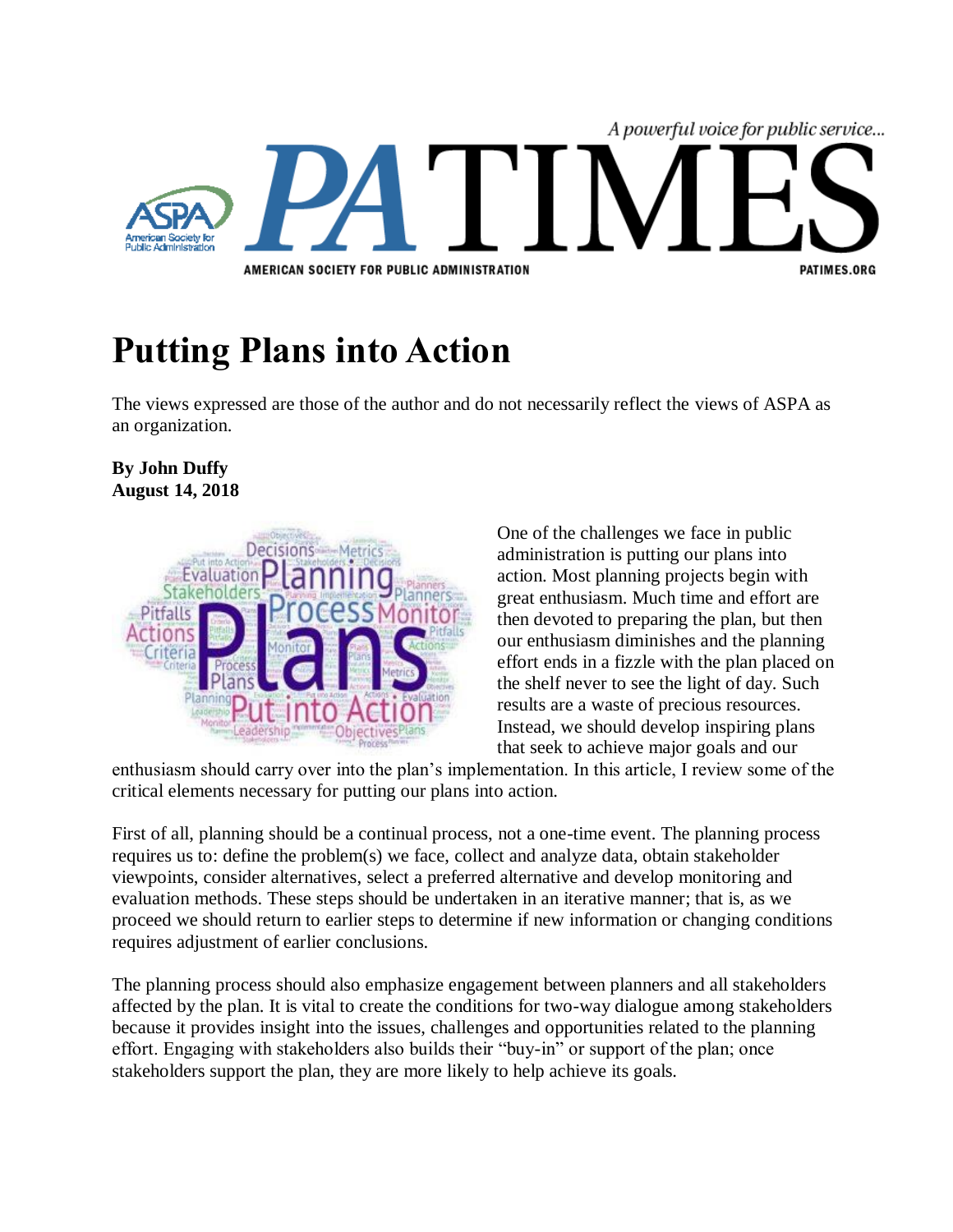Also, there must be adequate personnel, funding and managerial support to carry the plan to fruition. A common error is to not properly resource our planning efforts. Another common pitfall of plan implementation is having a long list of goals because it dilutes attention and fails to concentrate resources on the most important goals. It is far better to have a plan with a few goals that can be adequately resourced than to have a plan with so many goals that there are insufficient resources to achieve them.

Also, for putting plans into action it is necessary for us to understand the importance of culture the culture of our organization and the culture of the affected communities and stakeholders. To successfully put plans into action we must make sure that our goals and strategies align with commonly held values, norms and beliefs because plans that run counter to values, norms and beliefs will be ignored.

Putting plans into action requires that our plans be inspiring. As Daniel Burnham once said, "Make no little plans; they have no magic to stir men's blood; make big plans; aim high in hope and work." Our planning efforts should seek to make great achievements so that we can make a difference and so that those involved will do the hard work to put the plan into action.

As importantly, we must maintain discipline as we put our plans into action. We should maintain a laser focus on our goals and the steps needed to achieve them. Whenever a new initiative is placed before us we should ask ourselves, "Does this initiative move me closer to my plan's goals?" If the answer is no, then we should dismiss it no matter how intriguing or exciting it may be.

Putting plans into action also requires an effective project management program that includes monitoring and evaluation. A plan's project management program must clearly identify the roles responsibilities of all parties in relation to each goal and corresponding strategy. Each strategy should include the objectives necessary for achieving the goal, the actions needed to accomplish each objective and very importantly, for each goal and objective, an action-step with associated due date, responsible party and metric for measuring progress. Once these components are put into place, it is vital that these elements are monitored and that a regularly schedule reviews are conducted with all responsible parties so that progress, or the lack thereof, may be discussed and appropriate actions taken.

Lastly, we must be comfortable with revising our plans in the face of changing conditions. Plans should not be static documents. Rather, they need to reflect the changes in our operating environment.

In closing, we plan in order to effect positive, change. To do so, we must engage in meaningful and inspiring planning by developing goals and strategies that motivate our employees and stakeholders. We must use a comprehensive and engaging planning process that explains the need for change, how our goals will be achieved and what success looks and feels like. Our plans should communicate a sense of urgency so that we feel the need to put the plan into action immediately. As leaders, we must work to align our goals with our organizational and community cultures while explaining the need for change and achieving our goals. And lastly, we must monitor our plans, evaluate our progress toward achievement and hold ourselves and